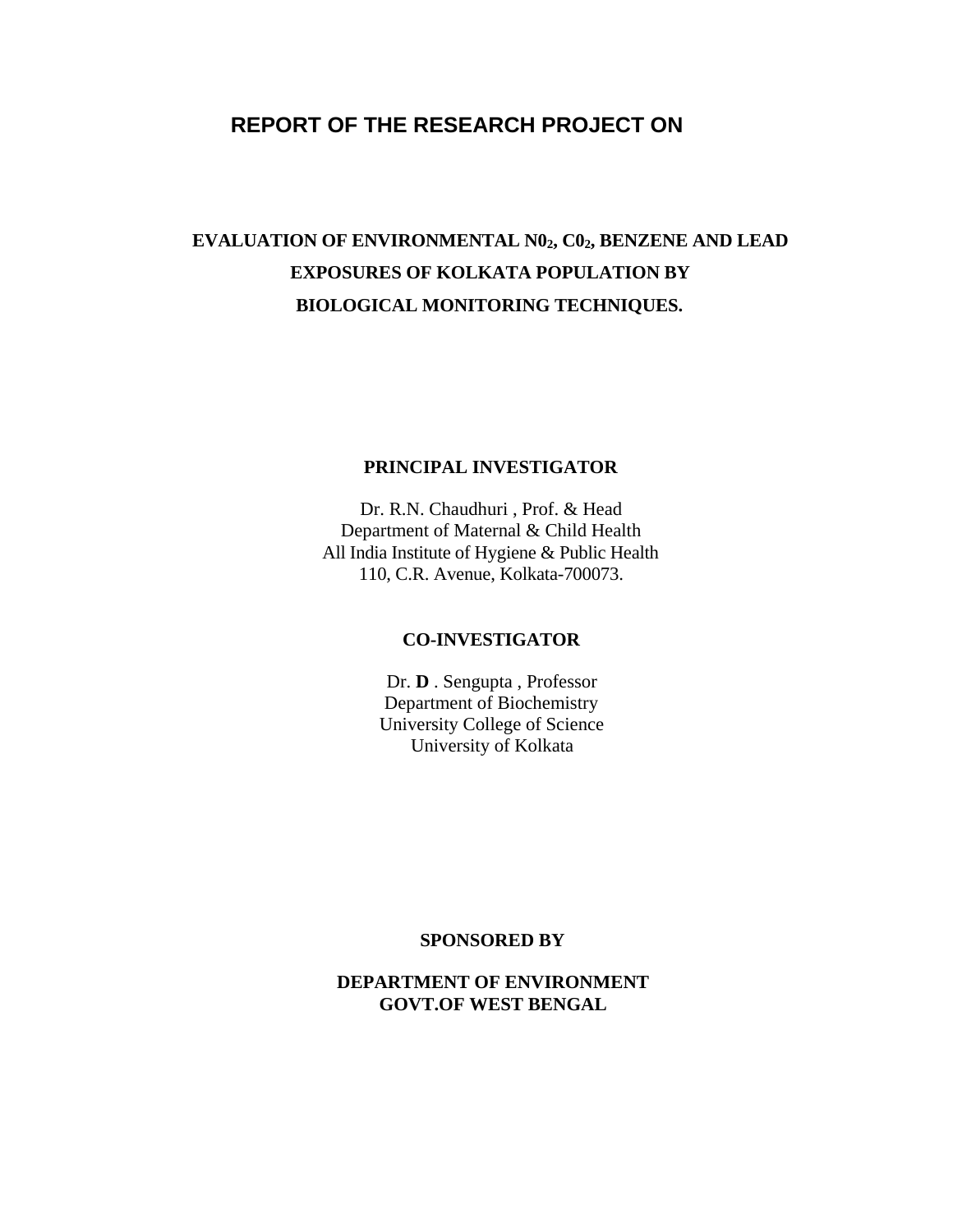#### **ACKNO WLEDGEM** ENTS

We gratefully acknowledge the financial support of the Department of Environment , Govt, of W.B. for sponsoring this research study on *"Evaluation of Environmental NO: CO2 . Benzene and Lead exposures of Kolkata population by biological monitoring techniques ".* We are extremely thankful to Prof. P.H.Ananthanarayanan , Director , AIIH & PH for his active support & technical guidance in smooth functioning of the project work . Our deep sense of gratitude and thanks are also due to the Faculties & Staffs of AIIH  $\&$  PH (specially of Department of Occupational Health); Department of Biochemistry , University College of Science , University of Kolkata and West Bengal Pollution Control Board - for there kind cooperation & help in conducting the research work , specially for the laboratory studies related to the said project . We acknowledge with thanks the help and co-operation of Prof. B. K.Giri , Dept. of Statistics , AIIH&PH , in the preparation of Questionnaire-schedule and statistical analysis of data .

We extend our most cordial thanks to Dr. Amit Sarkar, Secretary and other members of "Oncolink', who were actively involved throughout the Project-work in data collection, analysis and all other related activities.

Thanks are also due to the participated members of the study  $\&$  control population for their active involvement & co-operation during data collection.

DR . D . SENGUPTA , Professor Department of Biochemistry University College of Science University of Kolkata

 $\kappa \sim$ 

DR . R . N . CHAUDHURI . Prof.&Head Department of Maternal and Child Health All India Inst.Of Hygiene & Public Health 110 C . R . Avenue , Kolkata - 700073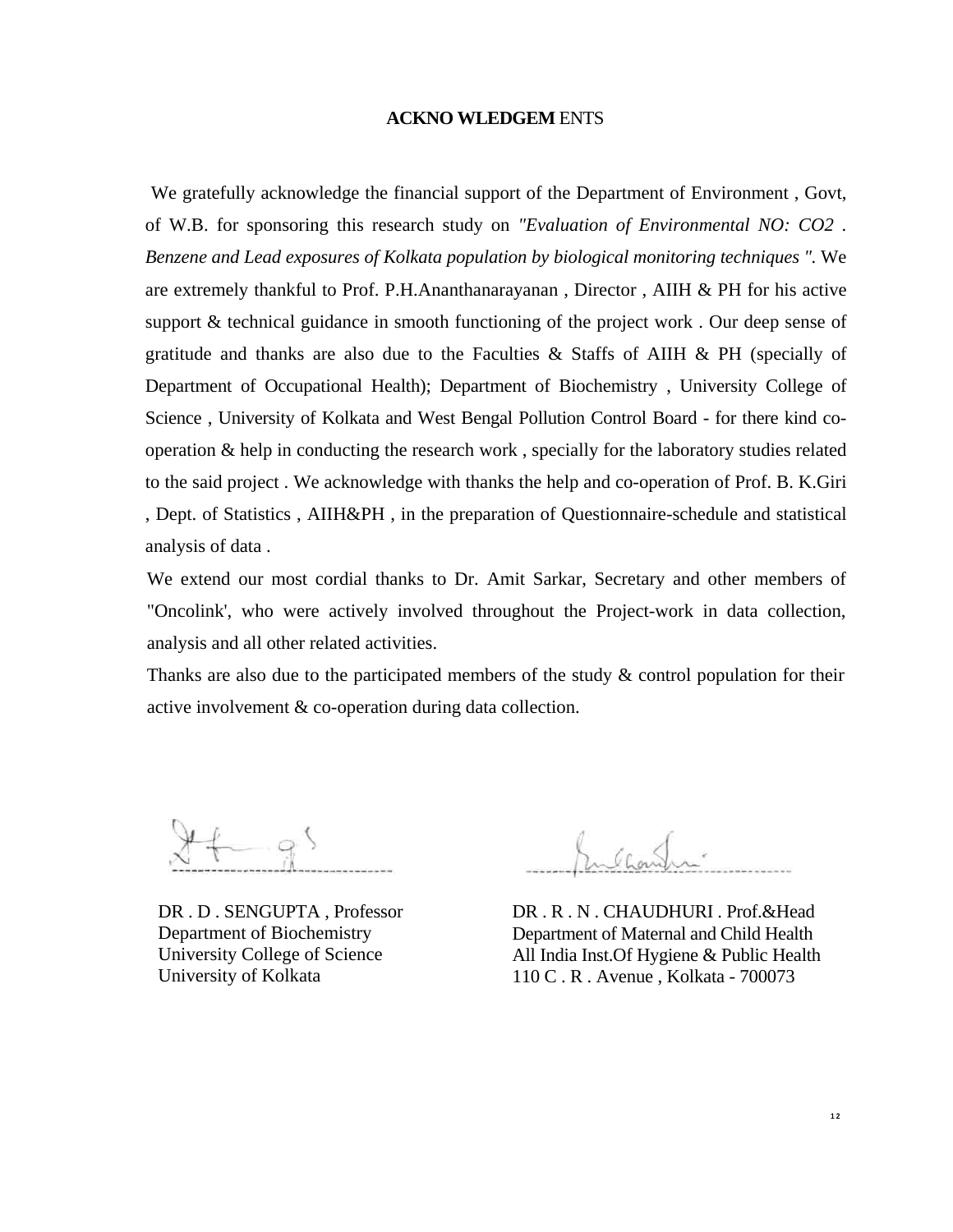### **EVALUATION OF ENVIRONMENTAL NOz , COz , BENZENE AND LEAD EXPOSURES OF KOLKATA POPULATION BY BIOLOGICAL MONITORING TECHNIQUES**

### **INTRODUCTION**

Pollution of urban environment has assumed extremely serious proportion in most of the major cities of the country. A survey by Central Pollution Control Board has identified 23 Indian cities to be critically polluted. Amongst them the air pollution of Kolkata is most alarming <sup>1</sup>. With the development of unplanned urbanization  $\&$  industrialization, steady rise of vehicular population associated with lesser proportion of road -space and extremely high density of residential population, the problem of environment pollution in Kolkata is extremely critical. Environmental monitoring at different parts of the city indicates a steady rise of almost all types of air-pollutants, specially of the concentrations of Nitrogen dioxide (NO2) , Carbon dioxide ( CO2 ) , Lead and Benzene due to emissions from different factories / industries, automobiles, fossil fuel burning, domestic combustion sources etc. As for example, recent air-monitoring survey conducted by West Bengal Pollution Control Board detected average concentration of Benzene level in ambient air being above the WHO guideline standard for air quality  $(5{\text -}20 \text{ ug/m}^3)$  and also observed an increasing trend in the level of Oxides of Nitrogen (NOx) concentrations at different areas of Kolkata-city<sup>2</sup>.

The health effects of the air pollutants cover a wide spectrum of biological response , the more severe effects such as chronic illness / death manifested in a relatively small proportion of the population , while many more individuals in an exposed community responded with altered physiologic or pollutant burden  $3$ .

Oxides of Nitrogen (NOx) may be present at significant concentration in both ambient  $\&$ indoor air . Main sources of emissions are combustion processes like vehicular emissions, fossil fuel power stations & domestic combustion processes and mostly emitted in the form of NO and some as NO2 . But in air , chemical reactions oxidise most of NO ( a relatively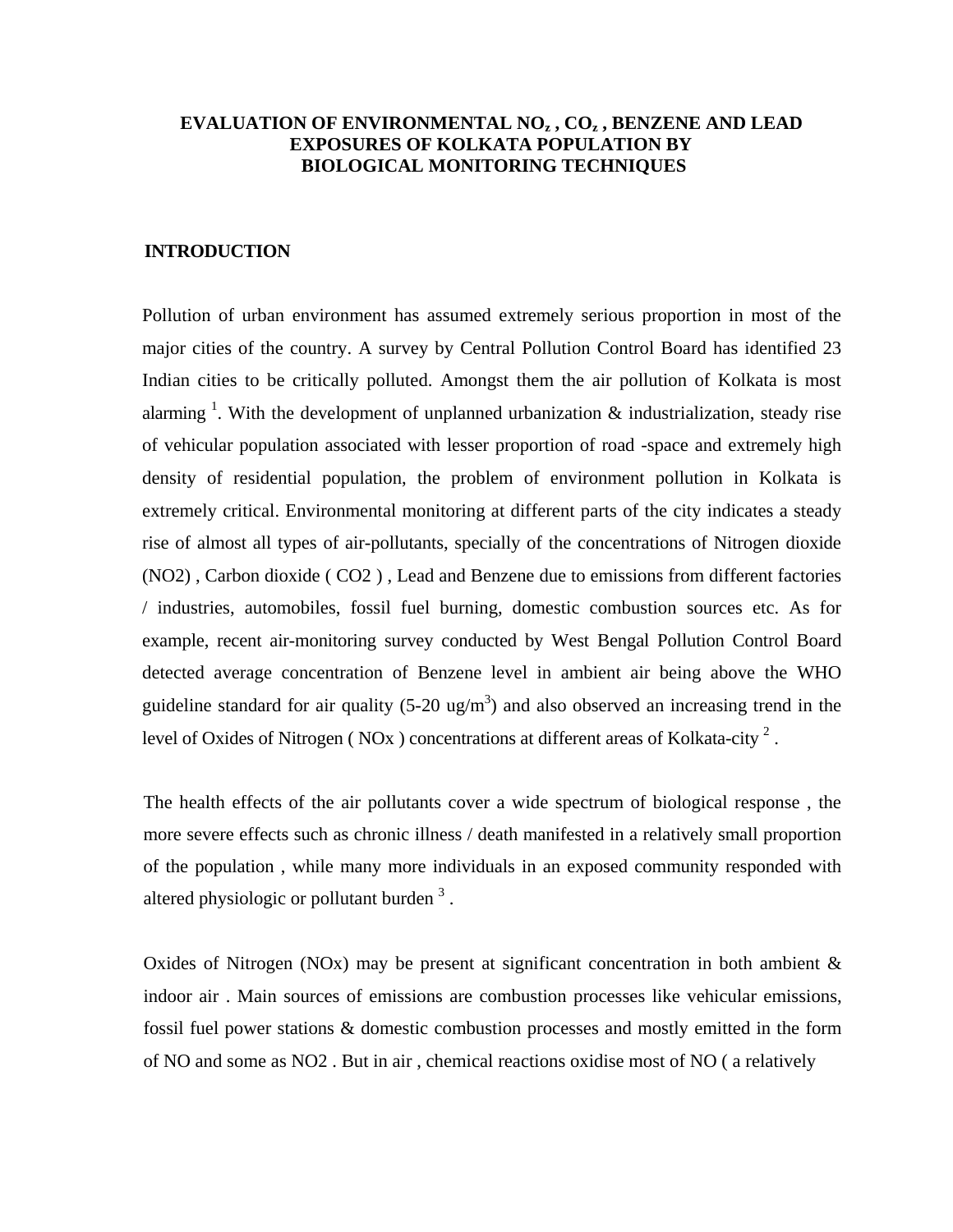non-irritating gas ) to  $N0_2$ , which has much higher toxicity.  $N0_2$  being a strong oxidant, oxidizes unsaturated lipids with peroxidases and also membrane proteins , resulting in the loss of cell permeability control . Exposure to  $N_0$  may result in dysfunction of lung defence mechanism , leading to enhanced susceptibility to resp. infection and increased airway resistance . At the NO2 exposure levels of 0.5 ppm , at which adverse effects have been detected , pathological changes have included the destruction of cilia , alveolar tissue disruption and obstruction of respiratory bronchioles . At higher levels of exposure, NO2 is known to cause serious respiratory effects including bronchospasm & pulmonary oedema .

Like NO2 , CO2 is also now recognized as being potentially toxic at low concentrations in consequence of cellular membrane effects and biochemical alterations such as increased PCO2 , increased concentration of bicarbonate ions , acidosis etc. Long term exposure to levels of CO2 between 0.5-1% may involve increased calcium deposition in body tissues including kidney associated with other altered tissue responses. In high concentrations, it may cause asphyxia , narcosis and unconsciousness .

Although use of Benzene ( a widely used solvent) has declined in recent years , specially in developed countries , exposure data suggest widespread environmental exposure in developing countries due to its frequent use in chemical , printing , rubber , paint & petroleum industries and also in artisan work , shoe-manufacturing , pumping & handling of gasoline etc . Environmental exposure is also extensive , because Benzene constitutes 5-10% of unleaded gasoline by weight and presents in both inhaled & environmental tobacco-smoke <sup>4</sup>. The major systemic effect associated with chronic Benzene exposure in humans is depression of bone-marrow resulting in pancytopenia , sometimes progressing to aplastic anaemia . A number of case studies and epidemiologic investigations have established a casual association between inhalation exposure to benzene and leukaemia in humans . Apart from its carcinogenicity, Benzene has also genotoxicity , developmental toxicity, toxicity to reproductive system , immune system and other organs. Understanding and preventing the threat of Benzene to human health is one of the most important environmental issues at present facing National & International authorities .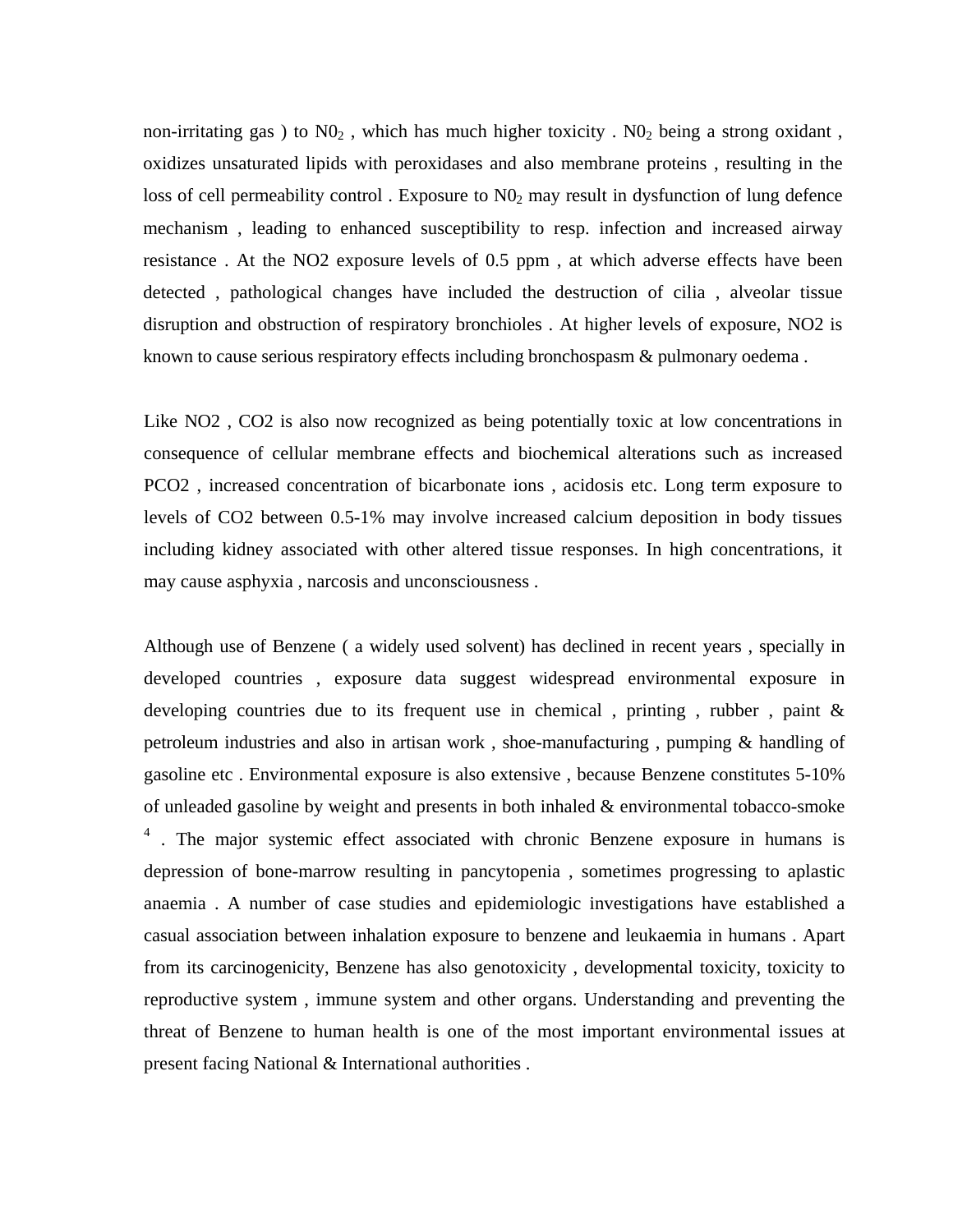Among all the toxic metals found in air , the potential public health hazard caused by Lead is unique & exceptional compared to others , because of the fact that humankind uses vast quantities of this metal and it is highly widespread throughout the environment . Lead adversely affects almost all organs and organ systems , with subcellular changes and neurodevelopmental effects appearing to be the most sensitive .

However no such data are available regarding absorption or body burden due to exposure of NO2, CO2 ,Benzene and Lead among citizens of Kolkata . The traditional & most often used method for exposure estimation is measurement of pollutants in the ambient air i.e. Environmental monitoring . On the other hand , Biological monitoring has some distinct advantages than air measurements , mainly because it detects the absorbed exposure in human beings . Concentrations of pollutants in ambient air are not necessarily very closely related to the amounts absorbed . Hence environmental monitoring and biological monitoring are best used in combination for the estimation of exposure and body burden . Biological monitoring studies would also offer better estimates of internal exposure to human beings than environmental monitoring studies only , because biological parameters (biomarkers) related to internal exposure are more directly associated with the potential systemic adverse health effects . In view of this , it was decided to monitor biologically the ambient NO2, CO2 , Benzene and Lead exposures of adult Kolkata citizens by measuring their respective biomarkers like urinary hydroxyproline , blood bicarbonate , urinary creatinine & pH levels , urinary phenol and blood -lead levels with the following objectives.

### **OBJECTIVES**

- I. To assess the environmental Nitrogen dioxide (NO2 ) exposure of study population by measuring urinary hydroxyproline and hydroxyproline to creatinine ratio .
- II. To evaluate the internal exposure of environmental Carbon dioxide( CO2) by measuring the blood bicarbonate concentration and pH of urine.
- III. To measure the urinary phenol and phenol to creatinine ratio, as the biological marker of environmental benzene exposure.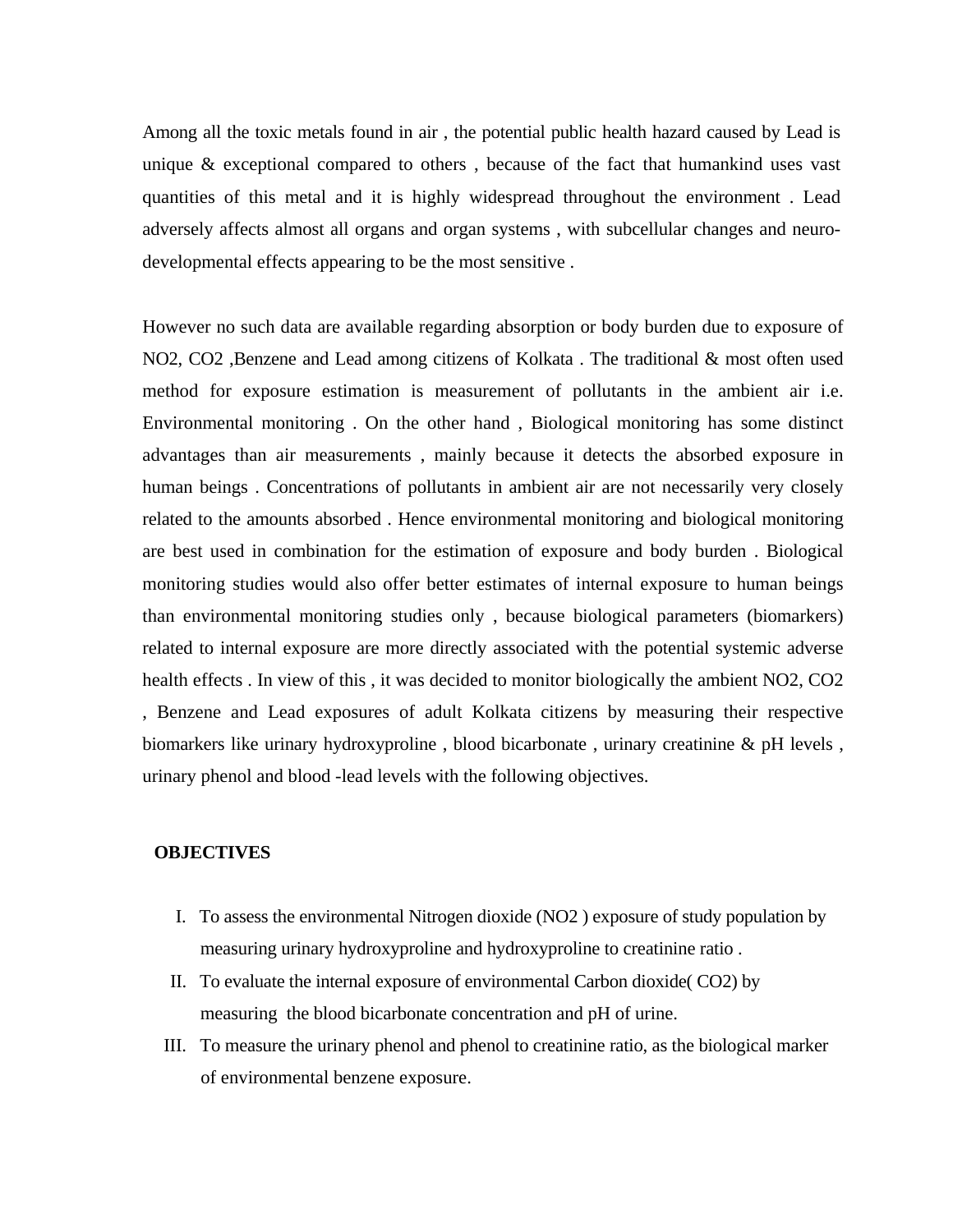IV. To determine the blood lead levels of the population , as one of the biological markers of environmental lead (Pb) exposure. V. To study the impact of environmental exposure of NO2, CO2, Benzene and Lead on the health status of study population by comparing the results with that of control (i.e. rural) population .

### METHODOLOGY

The methodology adopted in this present investigation on "Evaluation of environmental NO2, CO2, Benzene and Lead exposures of Kolkata population by biological monitoring techniques", is furnished below in brief:

### *A) Sampling:*

845 adult male individuals were selected through simple random technique from four different areas, of which three areas were from city of Kolkata and one from rural areas.

### **Study-subjects:**

A total of 593 individuals were investigated as "Study-subjects" from three city-areas as follows:-

- ZONE-1: 190 individuals from different urban residential areas of Kolkata, viz. Garia, Jadavpur, Kasba etc.
- ZONE-2: 195 individuals from different urban commercial areas of Kolkata, viz. Bowbazar, College-Square, Tangra-Topsia etc .
- ZONE-3: 208 individuals from different urban industrial areas of Kolkata viz. Dumdum, Cossipure, Belgachhia etc . **Control-subjects:**
- ZONE-4: A total of 252 adult individuals were investigated as "Control-subjects" from different rural areas of District Nadia and 24 PGS (South)., West Bengal, where the air pollution sources are considered to be limited.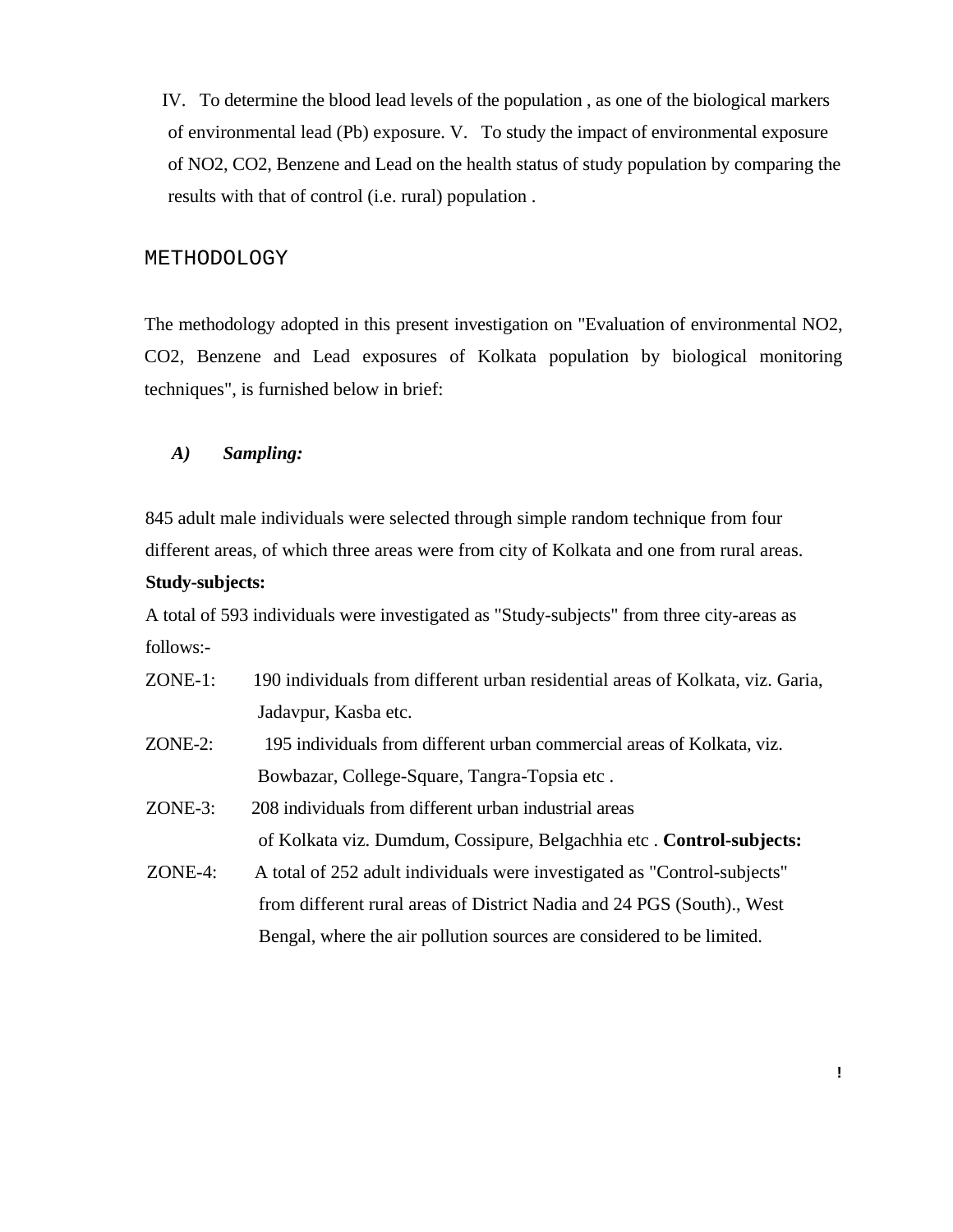Considering that adult male population is exposed to the environmental pollutants more in duration & dose than their female counterparts and child population, only adult male individuals were interviewed & examined to get the data on different parameters.

### *B) Data Collection:*

An extensive questionnaire survey was undertaken documenting age, education, family income, duration & place of stay, dietary habits, addiction, occupation, residential status, personal health complaints etc. to get data on socioeconomic and present health status. All the study and control subjects were clinically examined and urine & blood samples were collected for estimation, to get data on different clinical  $\&$  biological parameters

### **C)** *Biological Measurements:*

- > Hydroxyproline , the biomarker of NO2 exposure , was estimated from the urine samples spectrophotometrically by the method as described by "Matsuki and Kasuga"<sup>5</sup>
- $>$  Urinary Phenol was measured colorimetrically by antipyrine colour reaction method<sup>6</sup>
- > Urinary Creatinine was determined by using the Kits from "Glaxo- India Ltd ".
- > pH of urine was detected with the help of Digital slop-corrected pH-Meter .
- > Blood Bicarbonate was estimated enzymatically by using the Kits from "Randox Laboratories Ltd".
- > Blood Lead estimations were performed by Atomic Absorption Spectrophotometry method.

Data thus collected, were compiled and statistically analysed by using Student's "f'test.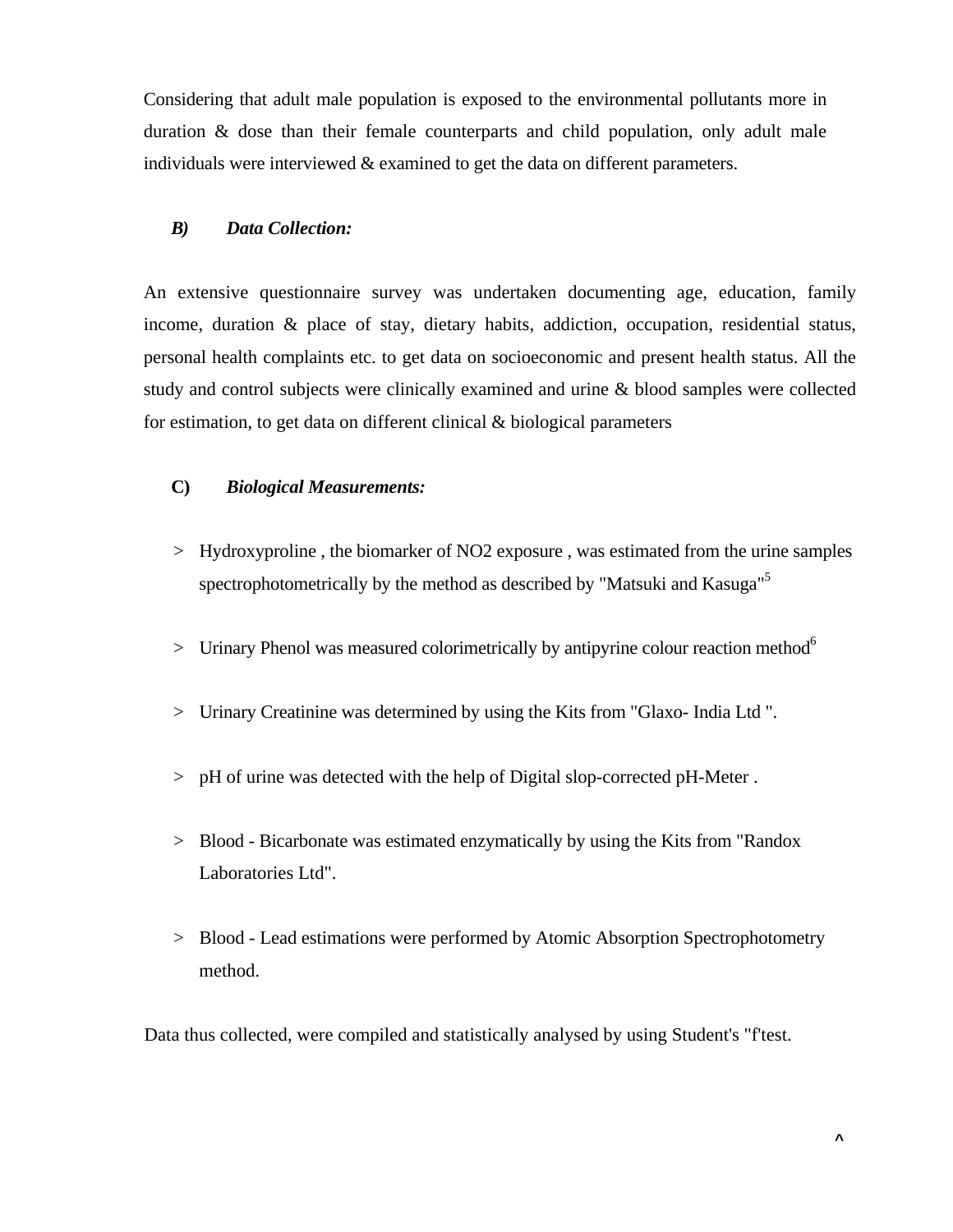Analysis of Data regarding the socioeconomic status , clinical status and biochemical status of the subjects , surveyed in this particular research study on "Evaluation of environmental Nitrogen di-oxide , Carbon di-oxide , Benzene and Lead exposures of Kolkata population by biological monitoring techniques" , reveals the following :

### SOCIOECONOMIC STATUS:

### *Education:*

Rural subjects (Zone-4) were found to be more illiterate ( 31%), whereas the illiteracy level among the subjects of Zone-1 , Zone-2 and Zone-3 of Kolkata were observed to be 2%, 15%, & 6% respectively (Fig. 1 ) . In contrast to rural population the percentage of graduates were found higher in the subject-population of Kolkata , i.e. 60% in Zone-1, 27% in Zone-2 and 29% in Zone- 3. The drop out rate at mid-school level was found to be highest in rural areas (31%) in comparison to that of different zones of city- areas (7%,11%,& 21% in Zones 1, 2 & 3 respectively).

### *Income status:*

Analysis of family income of the individuals in different zones revealed that urban population was economically more sound than rural population and out of them the financial status of the sample population from Zone-1 was found to be better than that of Zones 2 & 3 in Kolkata (Fig.2).

### *Residential status* **:**

The residential status of the study  $\&$  control subjects, in relation to type of houses, ventilation facilities and drainage facilities, is depicted in Figures 3, 4  $\&$  5. In rural areas (Zone-4), most of the individuals were residing at "Kutcha" type of houses (62%), having adequate ventilation facilities (73%), but with inadequate drainage facilities (68%). In all three Zones of Kolkata , the housing status of the study subject revealed that most of the houses were of "Pucca" type(94% in Zone-1, 81% in Zone-2 & 73% in Zone-3), with adequate ventilation facilities in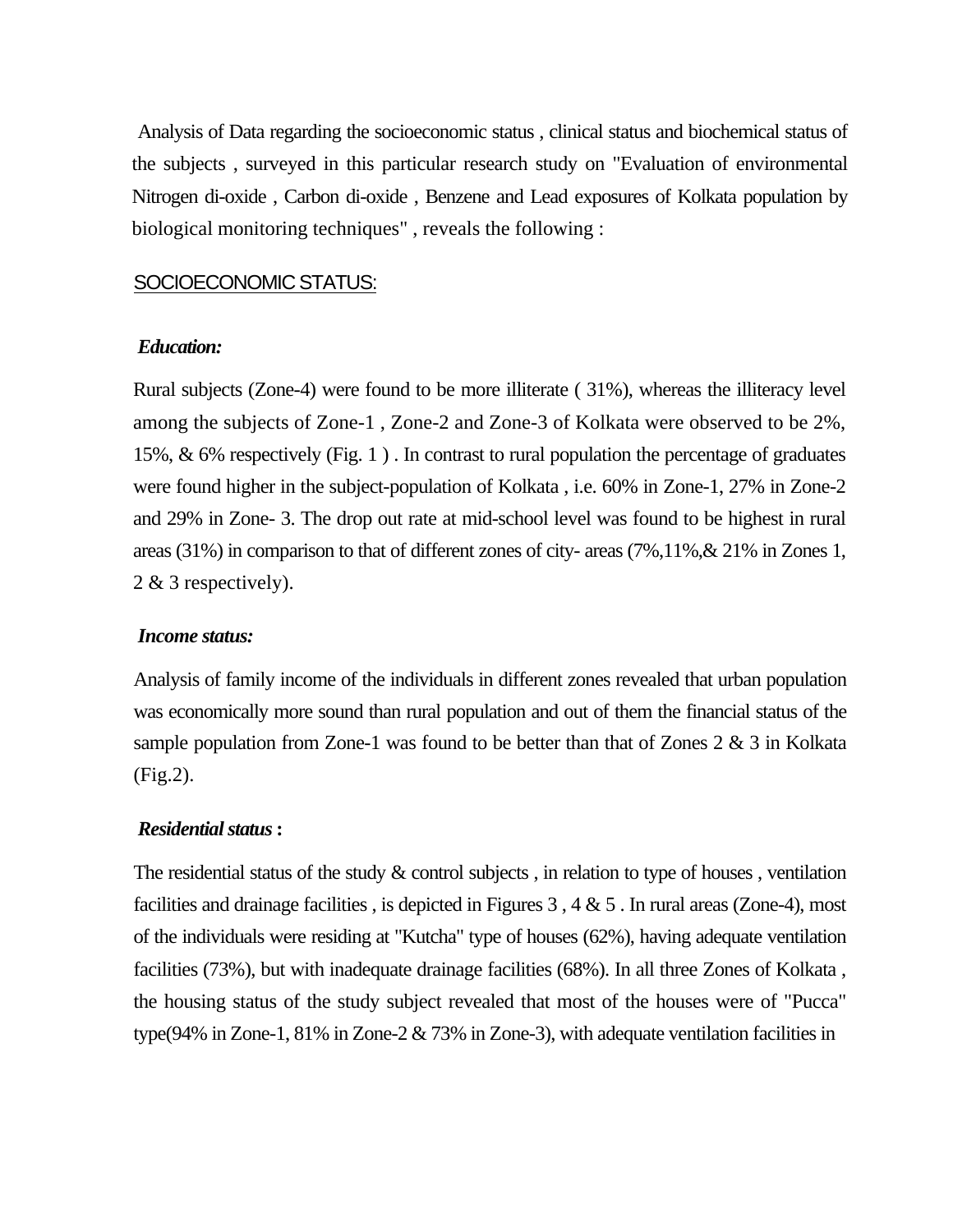82%, 63% & 76% of those pucca-houses in Zone 1,2 & 3 respectively. The drainage facilities in urban areas were found to be adequate in 62%, 67% & 86% of houses in Zone 1,2 & 3 respectively .

### *Addiction:*

The percentage of smokers and alcohol-addicted individuals in urban sample population were observed to be higher in comparison to rural samples, as evident from Fig.  $6 \& 7$ . But Khaini-addicted individuals were found to be highest in numbers in Zone 4 (39%) and least in Zone 1 (5%), as depicted in Fig. 8.

## CLINICAL STATUS:

Though the average height & weight of the control subjects (Zone-4) were found to be lowest amongst all surveyed individuals and a significant relationship  $(P < 0.001)$  could be revealed with that of other studied Zones of Kolkata , but no significant variation was observed in relation to their BMI ( body-mass-index ) [Table-1] . The average systolic & diastolic blood pressures of the adult individuals of all Zones of Kolkata were observed to be higher in comparison to the same of Zone-4 , as revealed from Table-1 . Higher blood pressures were found among study subjects of Zone-3 , compared to that of other two zones of Kolkata and a significant relationship was revealed with the lowest average blood pressures of Zone-4 (P < 0.001).

Out of the total 593 adult sample population from Kolkata-city areas , 78 individuals (13.2%) were clinically found to be suffering from chronic respiratory signs & symptoms of cough & phlegm , and/or wheezing and/or breathlessness on exertion and/or at rest . Though the numbers of persons suffering from chronic respiratory illness were a bit higher in Zones 2 & 3 in comparison to Zone-1 , but no significant relationship was observed amongst these three groups . The incidence of signs & symptoms of chronic respiratory illness (as mentioned above) among control subjects of Zone-4 was found to be 9.5%, which is significantly lower than that of urban sample population.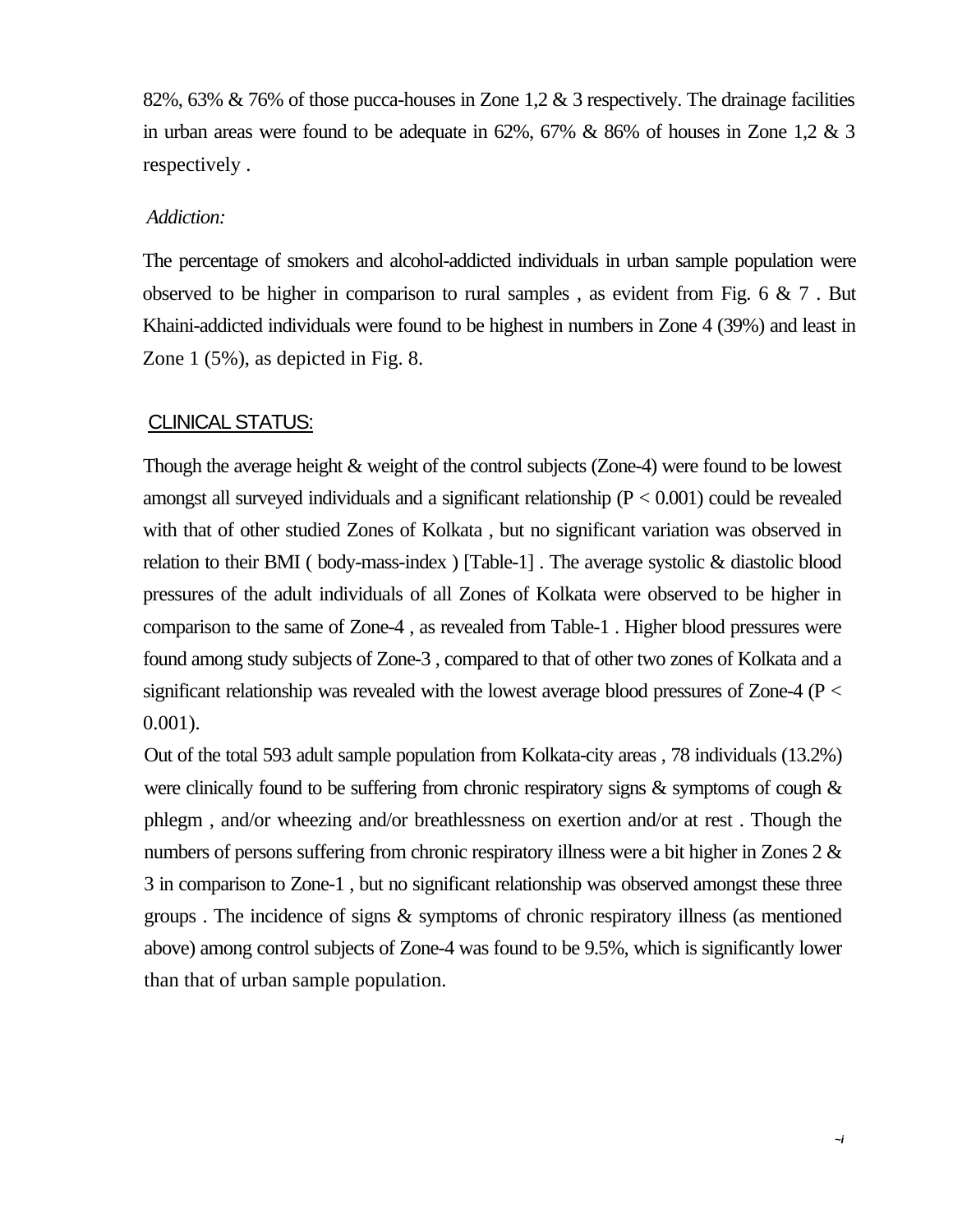### **Table 1**

Some clinical parameters of study and control subjects. Values are mean  $\pm$  S.D

| <b>Clinical</b>        | Zone-1     | Zone-2     | Zone-3     | Zone-4     | <b>Statistical significance</b> |
|------------------------|------------|------------|------------|------------|---------------------------------|
| parameters             | $(n=190)$  | $(n=195)$  | $(n=208)$  | $(n=252)$  | (By Student's "f'test)          |
| (Average values)       |            |            |            |            |                                 |
| Weight                 | 63.88      | 60.99      | 58.54      | 55.51      | Zone $1,2,3$ vs Zone $4$        |
| (kgs.)                 | $\pm 4.47$ | $\pm 4.88$ | $\pm 4.10$ | ±4.44      | P < 0.001                       |
| Height                 | 170.07     | 167.53     | 164.18     | 160.11     | Zone $1,2,3$ vs Zone $4$        |
| $\left($ cms.)         | $\pm 8.09$ | $\pm 9.39$ | $\pm 9.02$ | ± 10.45    | P < 0.001                       |
| <b>Body Mass Index</b> | 22.10      | 21.62      | 21.76      | 21.68      | No significant                  |
| (BMI)                  | $\pm 1.59$ | $\pm 1.68$ | $\pm 1.67$ | $\pm 1.71$ | relationship                    |
| Systolic blood         | 118.53     | 118.26     | 122.16     | 115.44     | Zone $3$ vs Zone $4$            |
| pressure               | ± 10.92    | ±15.58     | ±15.82     | ±13.37     | P < 0.001                       |
| (mm of Hg)             |            |            |            |            |                                 |
| Diastolic blood        | 76.64      | 77.20      | 79.37      | 75.90      | Zone 3 vs Zone 4                |
| pressure               | $\pm 8.28$ | $\pm 9.92$ | $\pm 8.42$ | $\pm 9.65$ | P < 0.001                       |
| (mm of Hg)             |            |            |            | N          |                                 |

### BIOCHEMICAL STATUS:

The biochemical parameters related to this research study are depicted in Table nos.

2,3&4 and also graphically represented in Figure nos. 9to 16.

Urinary Hydroxyproline , the biological marker for NO2 exposure was detected to be significantly higher among study-subjects of Kolkata than that of rural control-subjects (P<0.001) . Among three zones of Kolkata , the average Level of urinary Hydroxyproline was observed to be highest in Zone-2 and lowest in Zone-1 , but without any significant relationship (Table-2) . Kosminder et al. (1972) showed that long term exposure to NO2 induced an increase of hydroxyproline excretion in urine <sup>5</sup>. But due to practical limitations of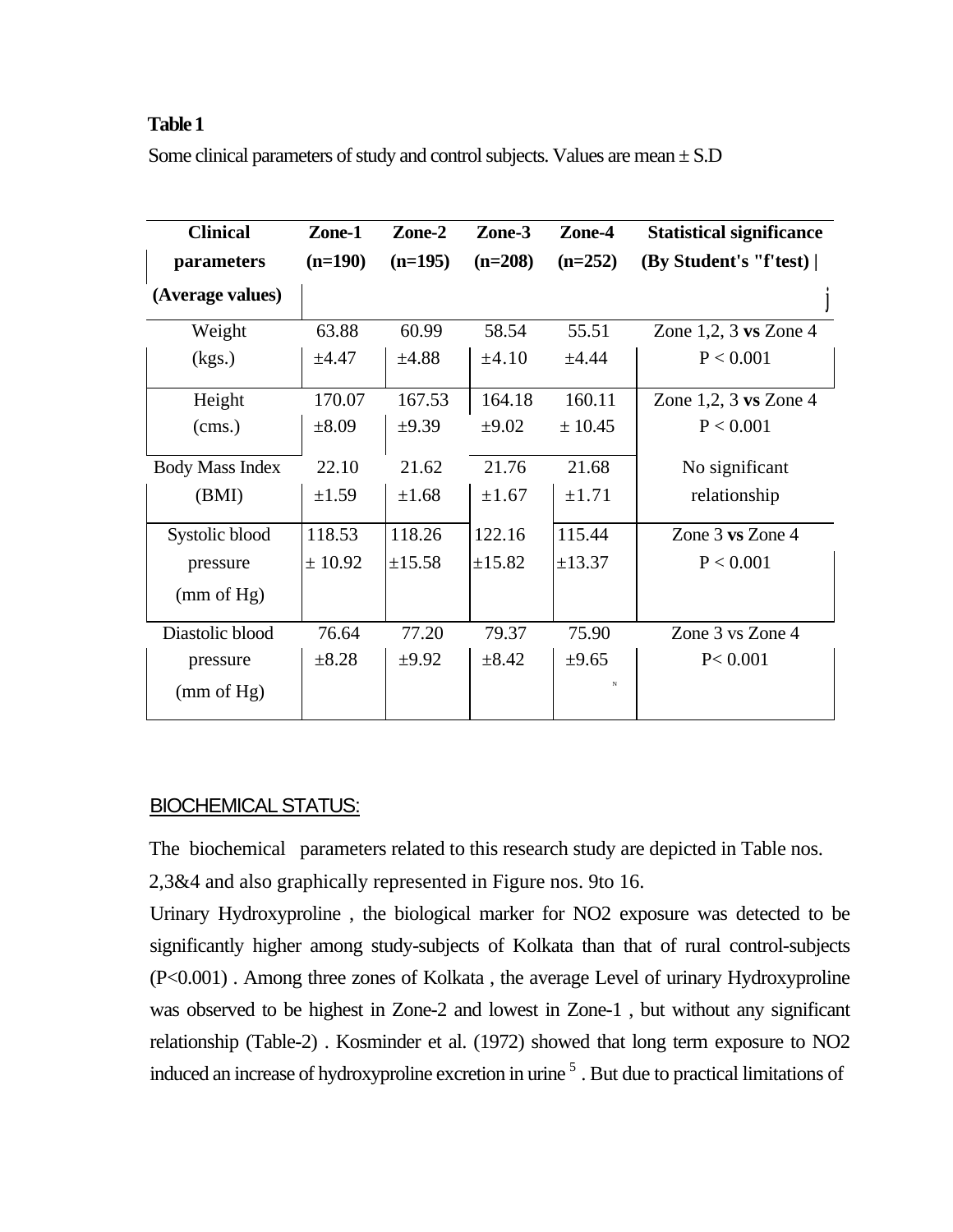collecting 24-hours urine samples , a partial sample may be estimated to detect the amount of excretion . Allison et al. (1966) reported that urinary creatinine was excreted at a nearly constant rate . Hence the ratio of urinary Hydroxyproline to Creatinine (HOP : C) might be used to estimate the daily amount of excreted hydroxyproline<sup>7</sup>. Also Whitehead (1965) and Kasuga et al.(1979) found that the ratio of partial sample coincided with the ratio of 24-hour sample . Furthermore, Younoszai et al. (1969) showed that using this ratio had the advantage of eliminating the effect of the subject's body-weight , since excretion rates of both hydroxyproline and creatinine depend on body-weight  $<sup>5</sup>$  . The average levels of HOP : C</sup> were found to be significantly higher ( $P < 0.001$ ) among the study-subjects of Kolkata, in comparison to that of rural control-subjects (Table-3) and the highest urinary hydroxyproline to creatinine ratio of study-subjects from Zone-2 was probably due to their more exposure to environmental Nitrogen dioxide (NO2 ).

### **Table-2**

| <b>Biochemical</b><br><b>Parameters</b> | Zone-1<br>$(n=190)$ | Zone-2<br>$(n=195)$ | Zone-3<br>$(n=208)$ | Zone-4<br>$(n=252)$ | <b>Statistical Significance</b><br>(By Student's "t" test) |
|-----------------------------------------|---------------------|---------------------|---------------------|---------------------|------------------------------------------------------------|
| (Average values)                        |                     |                     |                     |                     |                                                            |
| Hydroxyproline                          | 17.28               | 17.80               | 17.48               | 12.30               | Zone $1,2,3$ vs Zone 4                                     |
| (mg/l)                                  | ±1.53               | ± 2.20              | ± 2.19              | ±1.85               | P < 0.001                                                  |
| Phenol                                  | 23.22               | 23.41               | 23.58               | 18.04               | Zone $1,2,3$ vs Zone 4                                     |
| (mg/l)                                  | ±2.28               | ±2.52               | ± 2.54              | ± 2.43              | P < 0.001                                                  |
| Creatinine                              | 1.10                | 0.98                | 0.99                | 1.04                | Zone 1 vs Zone $2,3,4$                                     |
| (gm/l)                                  | ± 0.18              | ± 0.13              | ± 0.15              | ± 0.17              | P < 0.001                                                  |
|                                         |                     |                     |                     |                     | Zone 2,3 vs Zone 4                                         |
|                                         |                     |                     |                     |                     | P < 0.001                                                  |
| pH                                      | 5.36                | 5.40                | 5.42                | 5.03                | Zone $1,2,3$ vs Zone 4                                     |
|                                         | ± 0.59              | ± 0.64              | ± 0.49              | ± 0.65              | P < 0.001                                                  |

Biochemical parameters on Urine-samples. Values are mean ± S.D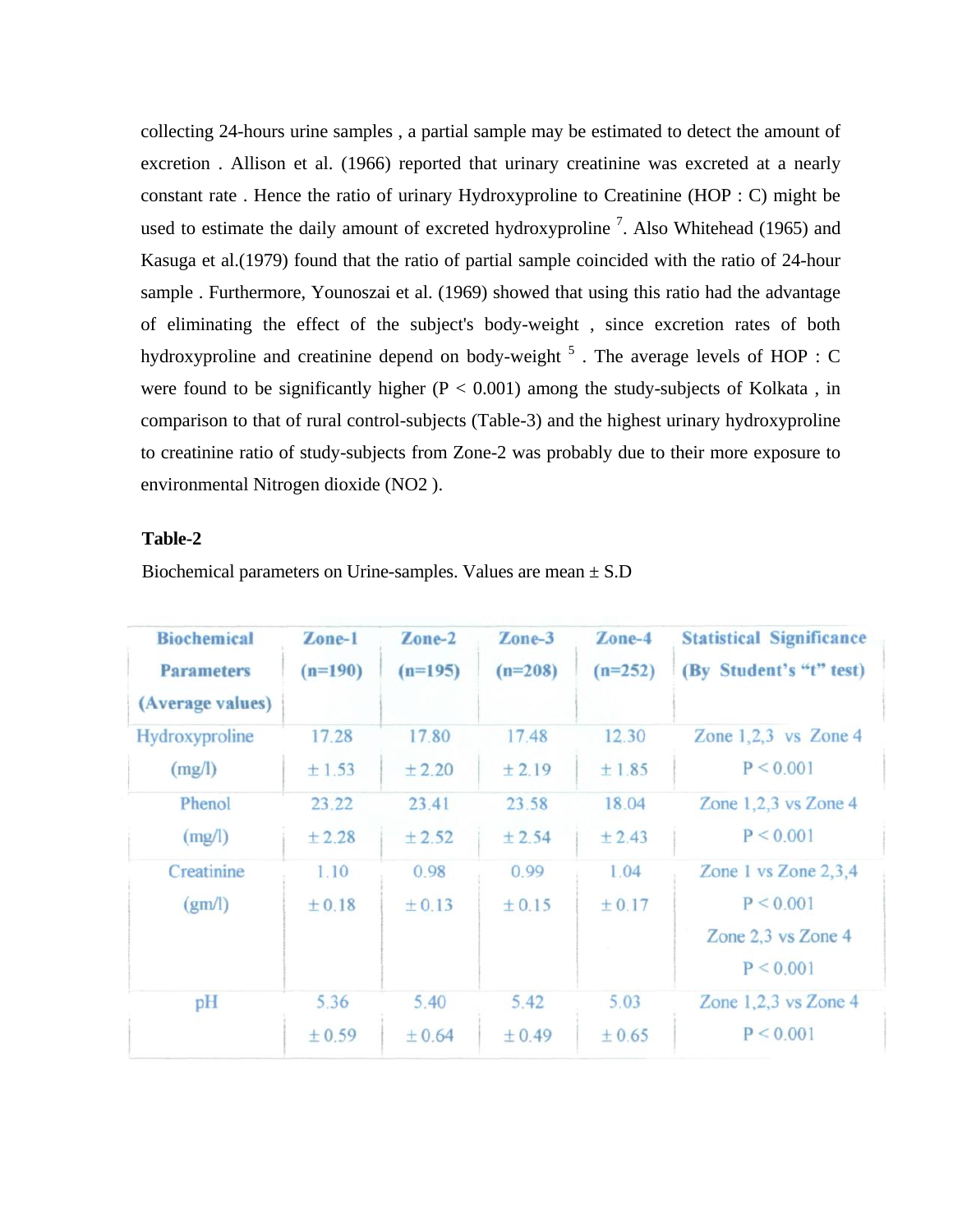### **TabIe-3**

Hydroxyproline-Creatinine Ratio (HOP:C) and Phenol-Creatinine Ratio (PH:C) of study & control subjects. Values are Mean ± SD

| <b>Ratio</b>     | Zone-1     | Zone-2     | Zone-3     | Zone-4     | <b>Statistical Significance</b> |
|------------------|------------|------------|------------|------------|---------------------------------|
| (Average values) | $(n=190)$  | $(n=195)$  | $(n=208)$  | $(n=252)$  | (By Student's "t" test)         |
| $HOP: C$ ratio   | 16.62      | 18.42      | 17.98      | 12.92      | Zone $1,2,3$ vs Zone $4$        |
|                  | $\pm 0.91$ | $\pm 1.03$ | $\pm 1.14$ | $\pm 0.94$ | $= P < 0.001$                   |
| PH : C ratio     | 21.89      | 25.92      | 24.98      | 18.12      | Zone $1,2,3$ vs Zone $4$        |
|                  | $\pm 1.49$ | $\pm 1.93$ | $\pm 1.77$ | $\pm 1.05$ | $= P < 0.001$                   |

### **TabIe-4**

Biochemical parameters on Blood-samples. Values are Mean ± SD

| <b>Biochemical</b><br><b>Parameters</b><br>(Average values) | Zone-1<br>$(n=190)$ | Zone-2<br>$(n=195)$ | Zone-3<br>$(n=208)$ | Zone-4<br>$(n=252)$ | <b>Statistical Significance</b><br>(By Student's "t" test) |
|-------------------------------------------------------------|---------------------|---------------------|---------------------|---------------------|------------------------------------------------------------|
| <b>Bicarbonate</b>                                          | 26.99               | 27.12               | 28.09               | 17.19               | Zone $1,2,3$ vs Zone 4                                     |
| $(m \text{ mol/l})$                                         | ± 2.67              | ± 3.10              | ±2.79               | ±2.01               | $= P < 0.001$                                              |
| Lead                                                        | 7.75                | 8.08                | 7.91                | 3.98                | Zone $1,2,3$ vs Zone 4                                     |
| (ug/dl)                                                     | ±0.92               | ±1.01               | ± 0.83              | ± 0.44              | $= P < 0.001$                                              |
|                                                             |                     |                     |                     |                     | Zone 2 vs Zone 1<br>$= P < 0.001 -$                        |

The serum Bicarbonate level , the biologic-marker of CO2 exposure was estimated to be highest in the sample population of Zone-3 . Though the industrial areas of North Kolkata (Zone-3) were found worst affected by CO2 exposure in comparison to other two studiedareas of Kolkata , but its levels among sample-population of all areas of the City were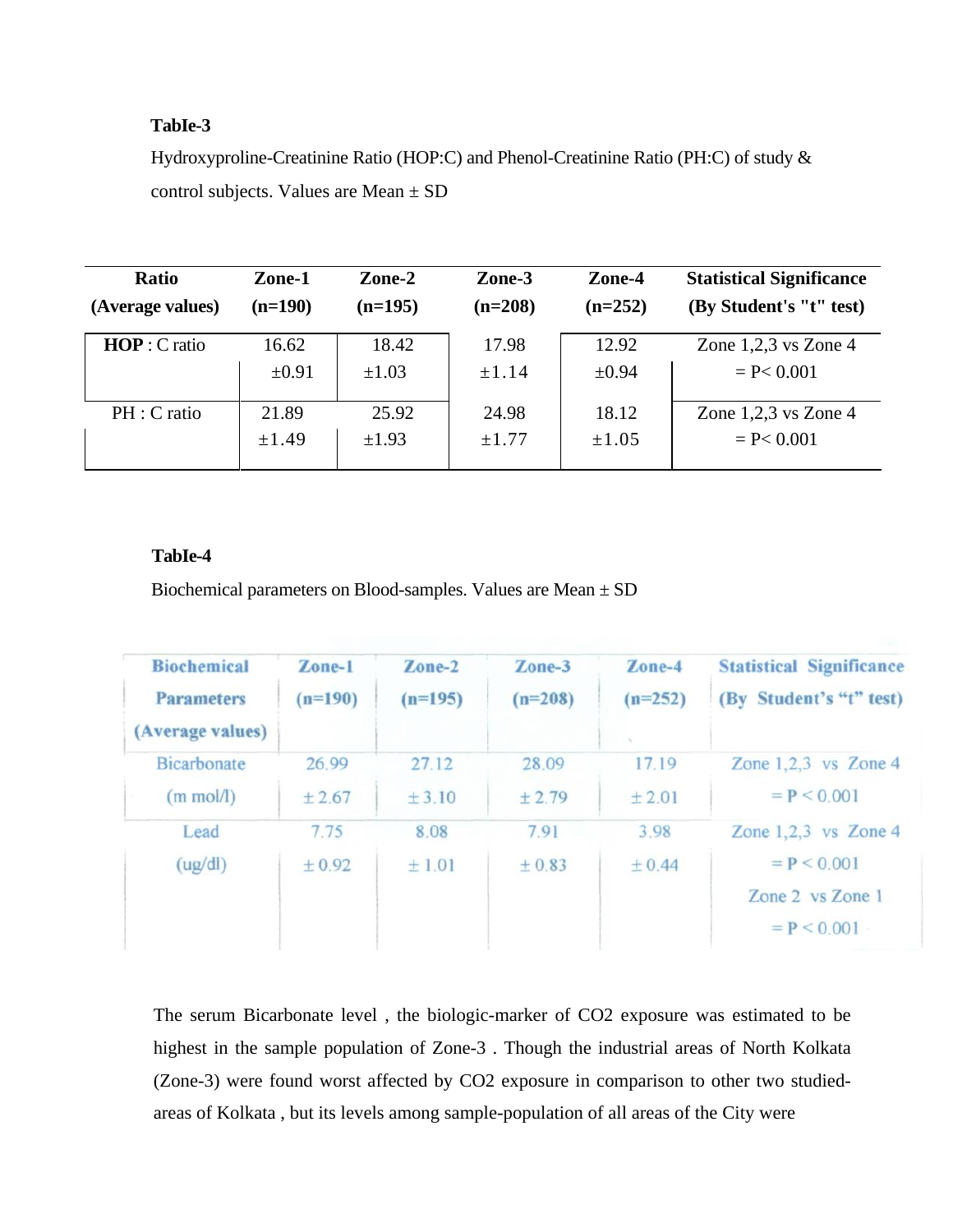observed to be significantly high  $(P < 0.001)$  than that of rural-sample subjects of Zone-4 (Table-4) . CO2 is present in normal atmosphere in concentration varying from 0.03% to 0.06% .Taking into account of the elevated CO2 concentrations in the environment , it may be possible that the increase of inspired amounts of CO2 might cause elevated levels of bloodbicarbonate and finally , increase in urinary excretion of bicarbonate . It is believed that urinary-bicarbonate levels of normal adults are usually negligible . But Hamashima et al. (1993) found significant excretion of urinary-bicarbonate and increase in urinary-pH among Tokyo-Citizens <sup>8</sup>, due to elevated carbon-dioxide concentrations in ambient air. Though urinary-bicarbonate estimations were not performed in this particular research-study , but estimations of urinary-pH of all individuals revealed significantly increased values in all Zones of Kolkata , highest being in Zone-3 , in comparison to that of rural-subjects in Zone-4  $(P < 0.001)$ , as evident from Table-2.

Benzene is rapidly metabolized and the metabolic products are excreted mainly as water soluble metabolites in urine in the form of phenol , catechol , quinol , hydroxyquinol and muconic acid . Among all these metabolites , urinary phenol is the best biologic marker of benzene exposure . The correlation between benzene exposure and increased urinary phenol levels has been reported previously  $\frac{9}{2}$ . Recent studies in Japan & China indicates that there is a close quantitative relation between levels of benzene vapour in air and urinary phenol level. By contrast, the same series of studies found that cate chol  $\&$  quinol levels in urine are not closely enough correlated to be as reliable markers of exposure  $4$ . The sample population of Kolkata city were found to be more exposed to environmental benzene exposure compared to their rural counterparts , as evident in their excreted urinary phenol levels and the estimated average urinary phenol levels of all three zones of Kolkata were observed to be significantly higher than that of rural areas (P< .001), as depicted inTable-2. Due to practical limitations of being able to collect 24-hour urine samples it became necessary to estimate phenolexcretion from a partial sample . Allison et all. reported that urinary creatinine was excreted at a nearly constant rate . Therefore the ratio of urinary phenol to creatinine had been used to estimate the daily amount of phenol excretion in urine  $\frac{7}{1}$ . Significantly higher urinary phenol : creatinine (PH : C) were observed in the urine samples of Kolkata population ( $P < 0.001$ ), compared to that of rural population (Table-3) and among all zones of Kolkata highest value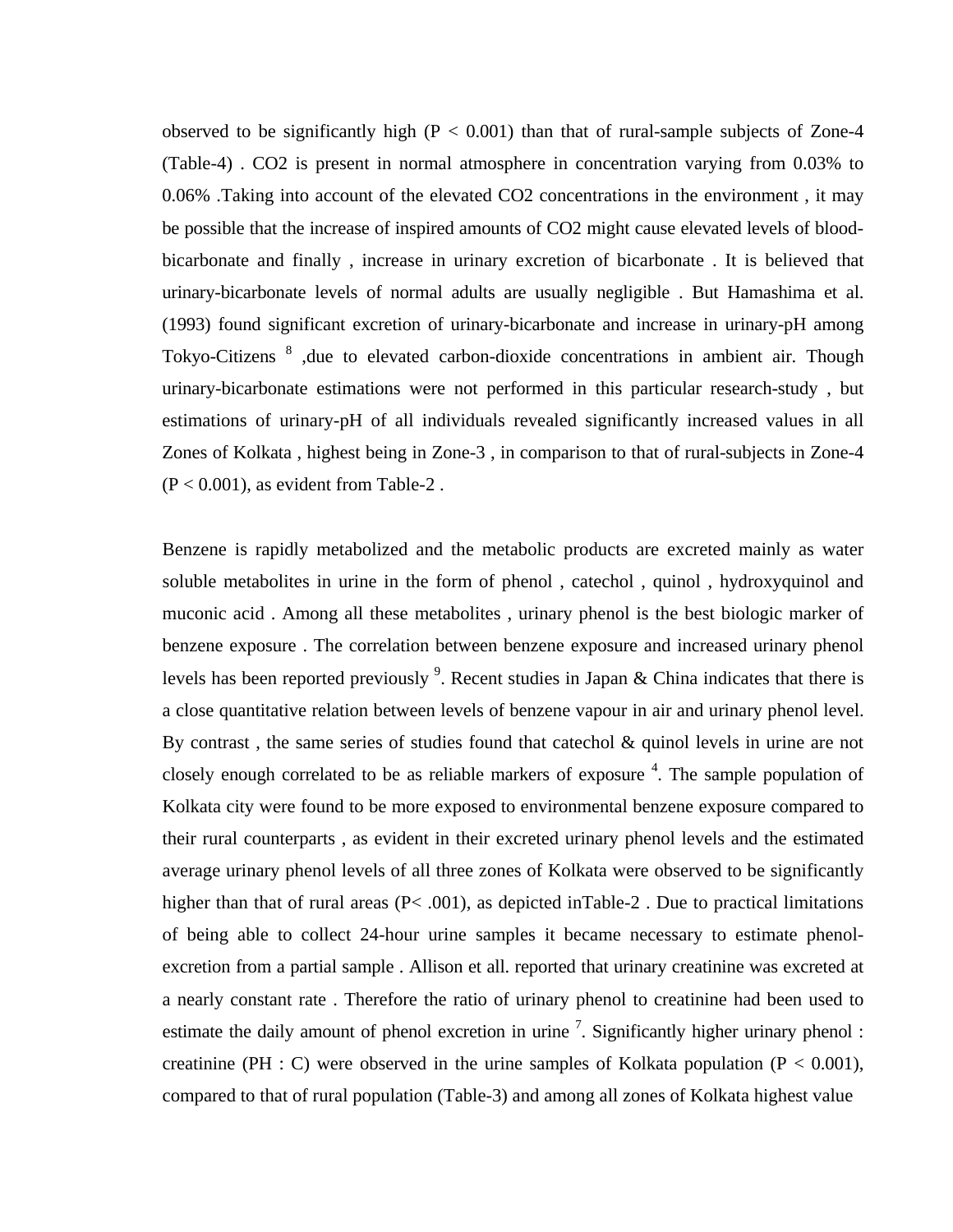of PH : C ratio was observed in Central Kolkata (Zone-2) , which suggested strongly the higher absorption of benzene (probably due to more environmental exposure of the same).

Lead (Pb) produces a cascade of effects on every tissues/ organs , it comes in contact. After absorption , Pb is carried in the blood bound with erythrocyte-membrane and mainly deposited in skeletal tissues . It is a cumulative toxin , as Pb has a long biological half-life and the total body burden increases with time . Though blood-Pb levels are very poor indices for assessment of its toxic effect on human tissues , but they are most commonly used measures for understanding its body burden and absorbed (internal) doses of environmental lead (Pb) exposure <sup>10</sup> The average blood lead levels of different urban sample population of Kolkata were detected to be significantly higher compared to that of rural adult individuals of Zone-4 , as revealed from Table-4 (PO.001) . The study-subjects of Zone-2 were probably more exposed to environmental lead than the studied individuals of other two zones of Kolkata city , and the rural sample population were found to be least exposed to the same, as evident from Table-4 . The average blood-lead level of urban commercial areas (Zone-2) was observed to be significantly higher  $(P < 0.001)$  than that of urban residential areas (Zone-1). Chronic low-level Lead exposure was reported to be associated with significant elevation in blood pressure . Some recent studies reported that small , but significant increase in B. P. (particularly in adults) might result from Pb exposure , denoting blood-lead levels to be as low as 5 ug/dl  $^{10}$ . Like elevated blood-Pb levels, both systolic & diastolic blood pressures were also observed to be higher in the sample population of all zones of Kolkata , compared to that of sample population of Zone-4, but significant relationship ( $P < 0.001$ ) was found only between the highest average blood pressure level of Zone-3 with the lowest average systolic *&* diastolic blood pressures of Zone-4 (Table-1) . However there is doubt regarding whether the elevated blood pressures of the urban sample population from different areas of Kolkata are really due to an effect of lead exposure or due to the cumulative effect of other confounding variables.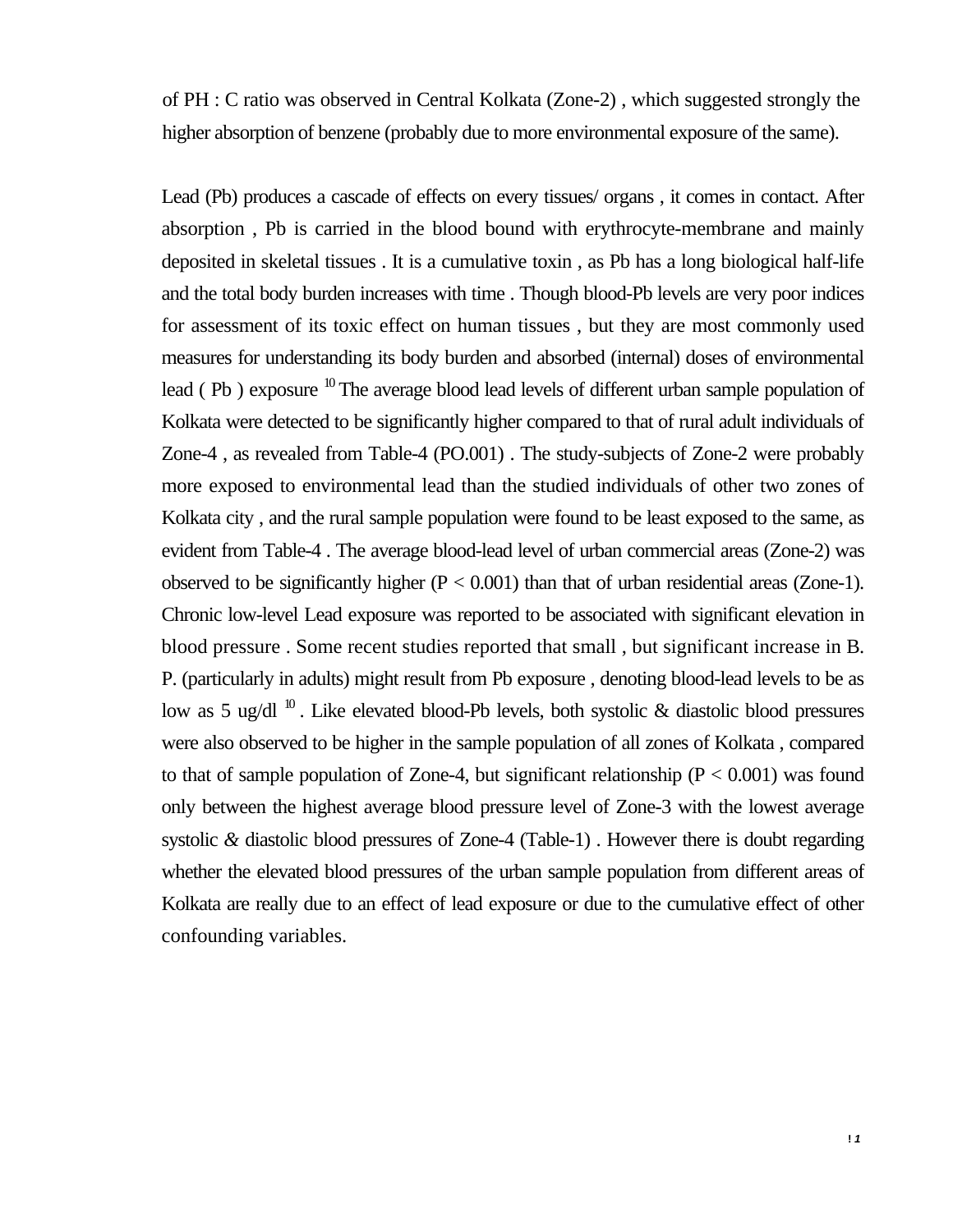### **REFERENCE**

- 1. Nath, K . J Environmental Health Management in India : Issues & Concerns; Public Health in India : Five Decades, All India Institute Of Hygiene & Public Health , Kolkata, 1998.
- 2. West Bengal Pollution Control Board Annual Report 2000-2001 .
- 3. Elsom, Derek M .- Atmospheric Pollution a Global Problem ; Backwell, USA, 2nd edition, 1992.
- 4. Rom, William N Environmental and Occupational Medicine; Little Browne & Co. , London,  $2<sup>nd</sup>$  edition, 1992.
- 5. Yanagisawa, Yukio et al. Urinary hydroxyproline to creatinine ratio as a biological effect marker for exposure to NO2 and tobacco smoke; Atmospheric Environment, U.K. ,22:10, 1988.
- 6. American Public Health Association Standard Methods; USA, 18<sup>th</sup> edition, 1992.
- 7. Allison,D,J.etal .Urinaryhydroxyproline-creatinineratiof normal humans at various ages ; Clin. Chem. Acta., 14 , 1966 .
- 8. Hamashima, H . et al. Rises in urinary bicarbonate contents and pH of adult Tokyocitizens ; Tohoku J. Exp. Med., 169, 1993 .
- 9. Banerjee, K K et al.- Evaluation of Benzene exposure in an automobile repairing workshop ; Indian J. of Occupational and Environmental Medicine ,5:4 ,2001.
	- 10. International Programme on Chemical Safety Environmental Health Criteria 165 ; World Health Organisation, 1995 .

**:** *-*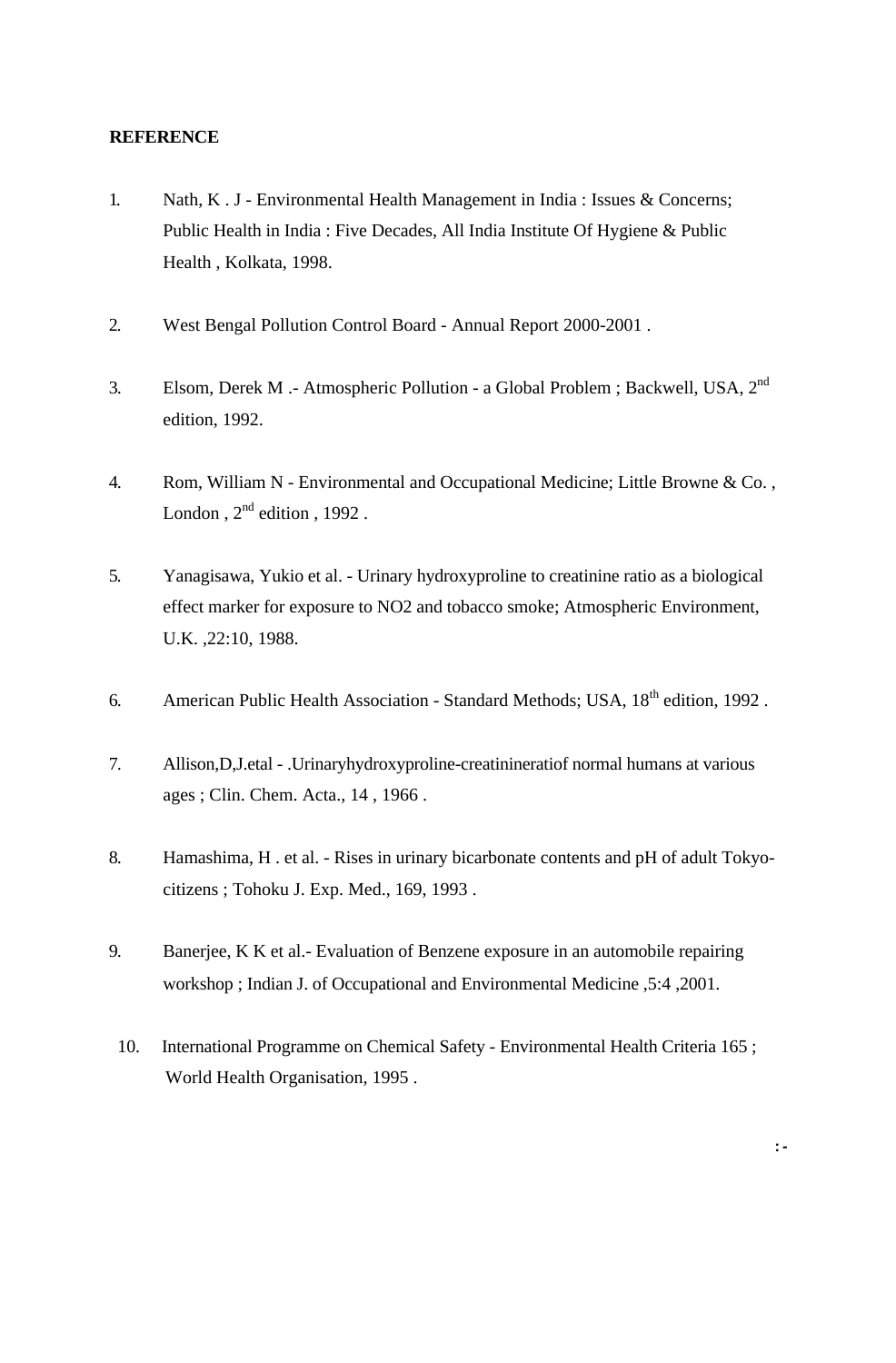

#### **FIG.3: TYPE OF HOUSES OF DIFFERENT ZONES**

### **FIG.4: VENTILATION FACILITIES OF DIFFERENT ZONES**

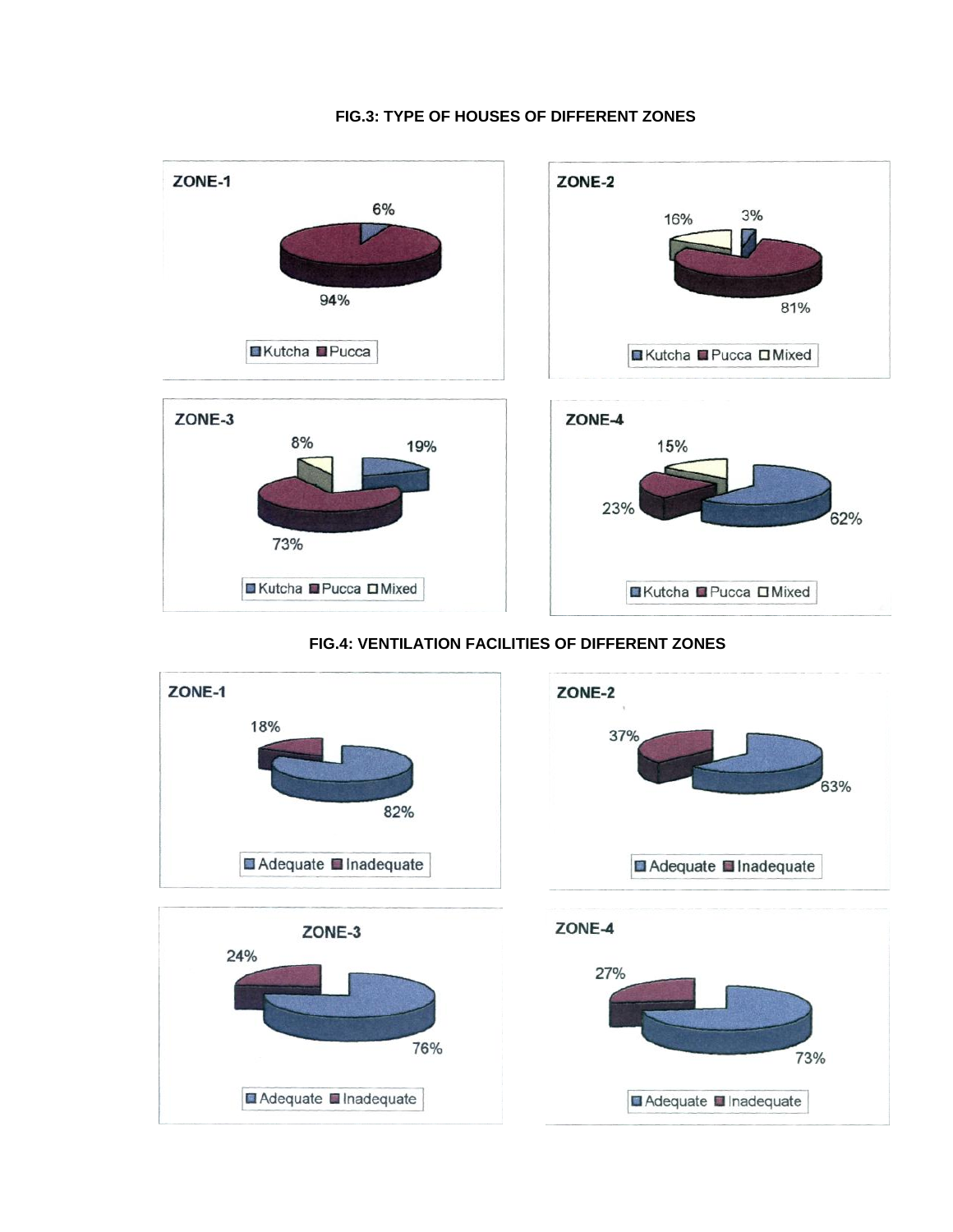#### **FIG.5: DRAINAGE FACILITIES OF DIFFERENT ZONES**



### **FIG.6: SMOKING STATUS OF DIFFERENT ZONES**

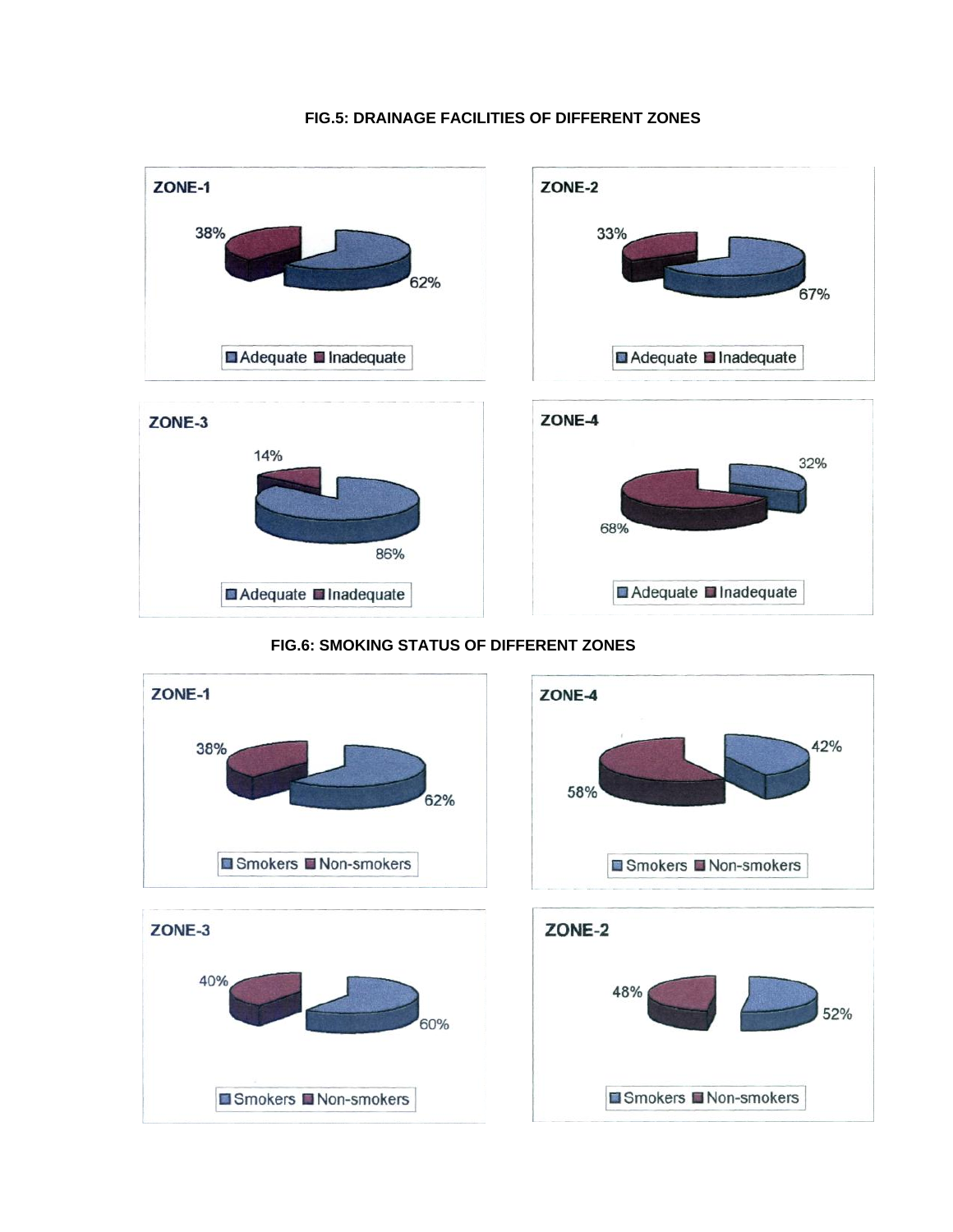### **FIG.7: STATUS OF ADDICTION TO ALCOHOL OF DIFFERENT ZONES**









### **FIG.8: STATUS OF ADDICTION TO KHAINI OF DIFFERENT ZONES**

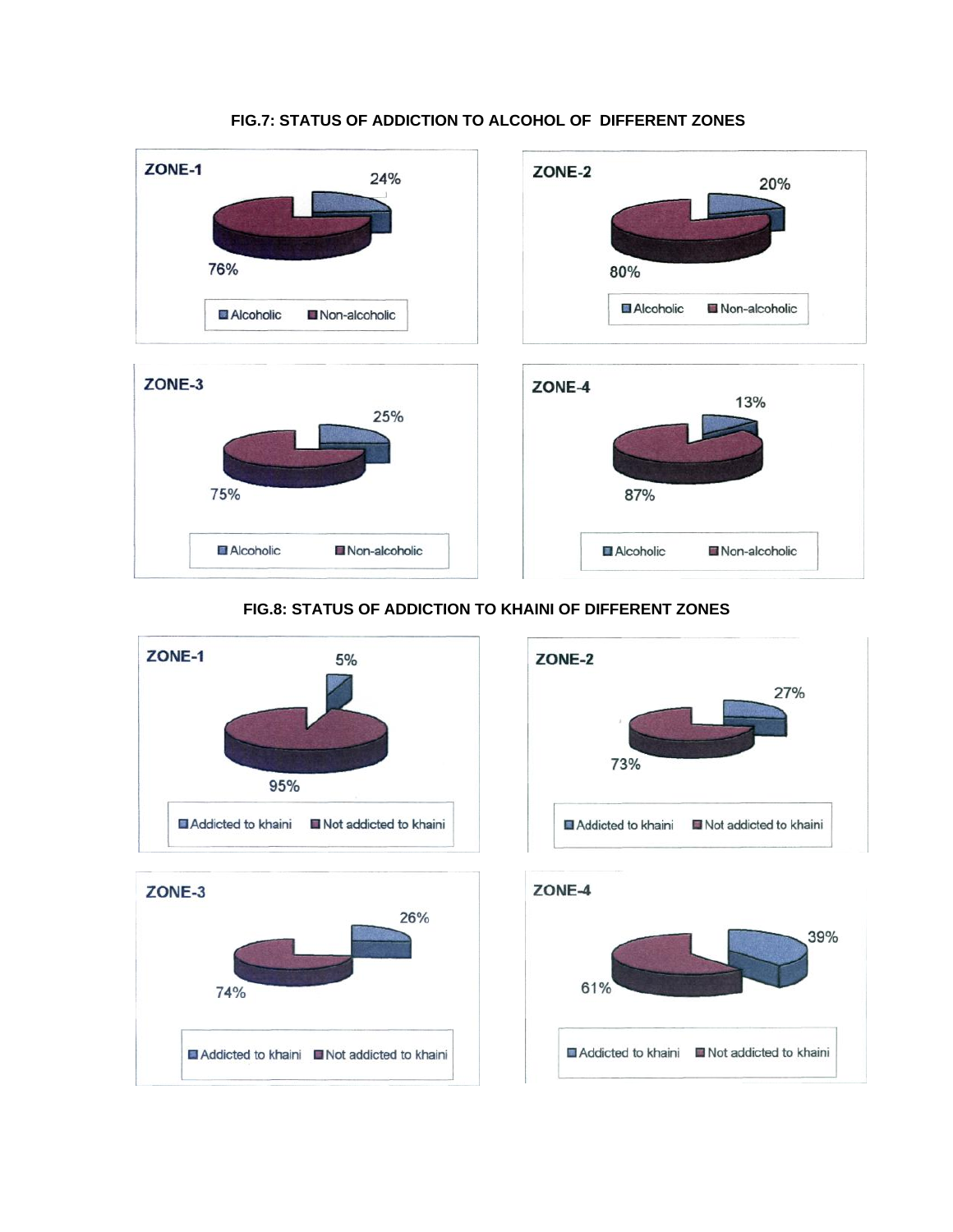